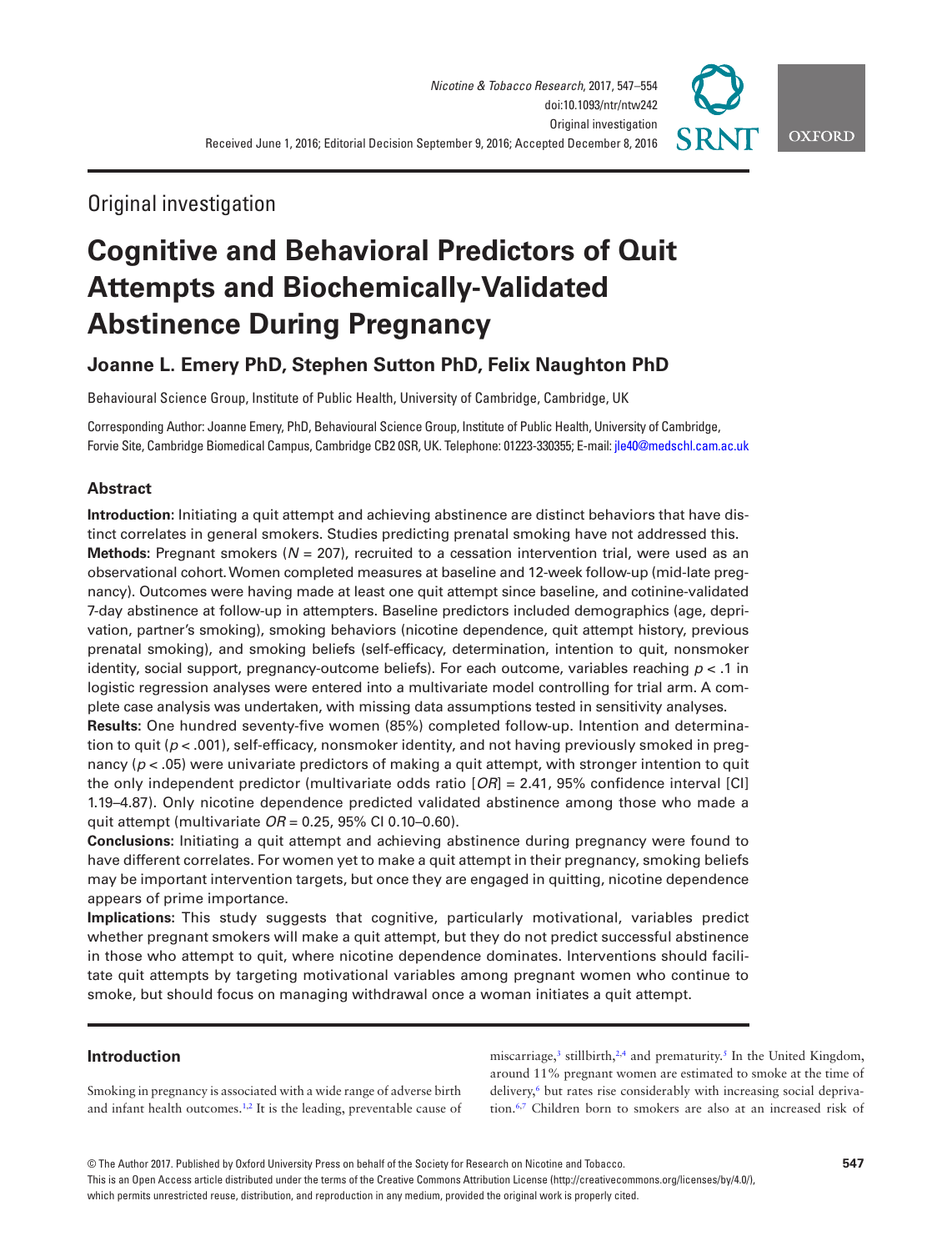becoming smokers themselves.[8](#page-6-7) Thus prenatal smoking exacerbates health inequalities, and reducing it remains a public health priority.

Up to half of pregnant smokers are estimated to quit spontaneously upon discovering their pregnancy[.9–11](#page-6-8) Among the remainder, the majority wish to quit,<sup>[12](#page-6-9)</sup> but few are successful despite repeated attempts or interventions,<sup>13-15</sup> and many pregnant quitters relapse after giving birth.[11,](#page-6-11)[16](#page-6-12) A wide range of factors have been shown to predict successful quitting in pregnancy, including demographic, behavioral, and cognitive variables.<sup>10</sup> Demographic factors that consistently predict quit success in pregnancy are not having a partner who smokes,<sup>10</sup> primiparity,<sup>10,[17](#page-6-14),18</sup> and, less consistently, higher education[,10](#page-6-13),[18–21](#page-6-15) and higher age[.10,](#page-6-13)[18](#page-6-15)[,19](#page-6-16) Of behavioral/smoking-related factors, measures of nicotine dependence are consistent negative pre-dictors of cessation.<sup>10,[20](#page-6-17)</sup> Fewer cognitive variables have been investigated as potential predictors, but self-efficacy/confidence to quit has been found to predict cessation in pregnancy, $22-24$  as have general health concerns.<sup>[25](#page-6-19)</sup>

Understanding the predictors of smoking cessation behaviors in pregnancy is valuable for informing and enhancing interventions for pregnant smokers. While demographic, or exogenous, predictors can usefully guide who might be most in need of a particular intervention, cognitive predictors are particularly important as they represent potentially modifiable targets for behavior change interventions. Pregnancy-specific harm beliefs have been found to predict both cessation<sup>21</sup> and intention to quit smoking in pregnancy,<sup>26</sup> and beliefs about smoking/quitting smoking can be readily targeted by interventions. Previous work has demonstrated that behavioral interventions can successfully change pregnancy-specific harm beliefs among pregnant smokers, as well as their determination and self-efficacy to quit.<sup>[27](#page-6-22)</sup>

The smoking cessation process is conceptualized, by some behavior change theories, as occurring as part of a number of distinct stages with distinct influences.<sup>28</sup> Smoking cessation research, however, has focused mainly on abstinence as its outcome of interest, with little emphasis placed on planning/initiation behaviors such as setting a quit date or making a quit attempt. Recent evidence from general adult population samples suggests that the predictors of making a quit attempt differ from the predictors of successfully quitting in those who attempt, and that this might have important implications for cessation interventions[.29](#page-6-24),[30](#page-6-25) In a systematic review of prospective, nonintervention studies on national/multinational adult samples.<sup>30</sup> making a quit attempt was predicted consistently by intention to quit, past quit attempts and, although less frequently assessed, concerns about the effects of smoking on health. Successful abstinence in those who attempted to quit, however, was predicted consistently only by nicotine dependence. These findings were recently confirmed in a large, intervention study of general smokers<sup>29</sup>: motivational factors predicted making a quit attempt but not successful abstinence among those who attempted. Studies of pregnant smokers have largely failed to address the distinction between predictors of quit attempts versus quit success and we are not aware of any crosssectional or prospective studies to investigate the predictors of quit attempts in pregnant smokers. However, these might differ from predictors among general smokers given that the motivation to quit in pregnancy is focused primarily on the baby's health<sup>31</sup> and given the fixed timeframe for quitting.

Thus, in order to better understand the process of smoking cessation in pregnancy, and thereby optimize interventions for this group, this study aimed to determine which variables were associated with attempting to stop smoking in pregnancy, and which were associated with successfully abstaining in those who attempted to stop. In particular, we focused on smoking and quitting beliefs that could be feasibly targeted by interventions, including some novel pregnancy-outcome beliefs. We investigated the relationship between these cognitive variables, together with demographic and behavioral variables, and two smoking outcomes: making a serious quit attempt during pregnancy (of at least 24 hours); and cotinine-validated abstinence, at follow-up, in those who made at least one quit attempt.

#### **Methods**

#### Design and Randomization

Pregnant smokers  $(N = 207)$ , recruited to a trial of a self-help smoking cessation intervention,<sup>27</sup> were treated as an observational cohort. Participants were randomized, at enrolment, to either receive a tailored self-help smoking cessation intervention, consisting of a tailored self-help advice leaflet and 12 weeks of tailored mobile phone text messages ("MiQuit,"  $N = 102$ ), or to receive a non-tailored selfhelp leaflet only (control,  $N = 105$ ). Texts delivered by MiQuit (0, 1) or 2 daily) include motivational messages, advice about quit attempt preparation, managing cravings and withdrawal, advice about dealing with trigger situations and preventing lapses, and information about fetal development and how smoking affects it. Full details of the intervention and control materials are available in a supplemen-tary document to the original trial paper.<sup>[27](#page-6-22)</sup>

Randomization was stratified by NHS Trust and baseline smoking rate (<11 vs. ≥11 cigarettes daily). Full details of the sample size calculation and randomization procedures are reported elsewhere.<sup>27</sup> Participants were excluded from analyses if they experienced a miscarriage or stillbirth after enrolment.

#### **Participants**

Participants were recruited from seven NHS Trusts in England between December 2008 and October 2009. Community midwives in each Trust were asked to invite all pregnant smokers to participate provided they met the inclusion criteria when seen at their antenatal booking appointment: aged at least 16, less than 21 weeks pregnant, smokes at least seven cigarettes weekly, has regular use of a mobile phone, and understands written English. Eligible women who were interested in participating completed a study referral form, returned by the midwife to the research team by post. Incomplete forms for those who declined to participate were also returned, with a reason if given. Women enrolled in the study by completing and returning a baseline questionnaire and consent form by post. Of 512 eligible women, 307 (60%) either declined to take part or failed to return completed forms. All 207 participants were sent a follow-up questionnaire 12 weeks after enrolment, and were contacted by text message and telephone if either questionnaire was not returned within 10 days. Participants received a  $£5$  gift voucher for completing each of the questionnaires.

#### Predictor Measures

All predictor variables were measured at baseline, via questionnaire, at approximately 13 weeks' gestation [\(Table 1\)](#page-2-0). Index of Multiple Deprivation (IMD) score $32,33$  was matched to participants' home postcode as an indicator of socioeconomic deprivation. Baseline characteristics were well-balanced between groups in the original trial[.27](#page-6-22) Predictor variables were selected on the basis of previous research rather than preliminary analyses.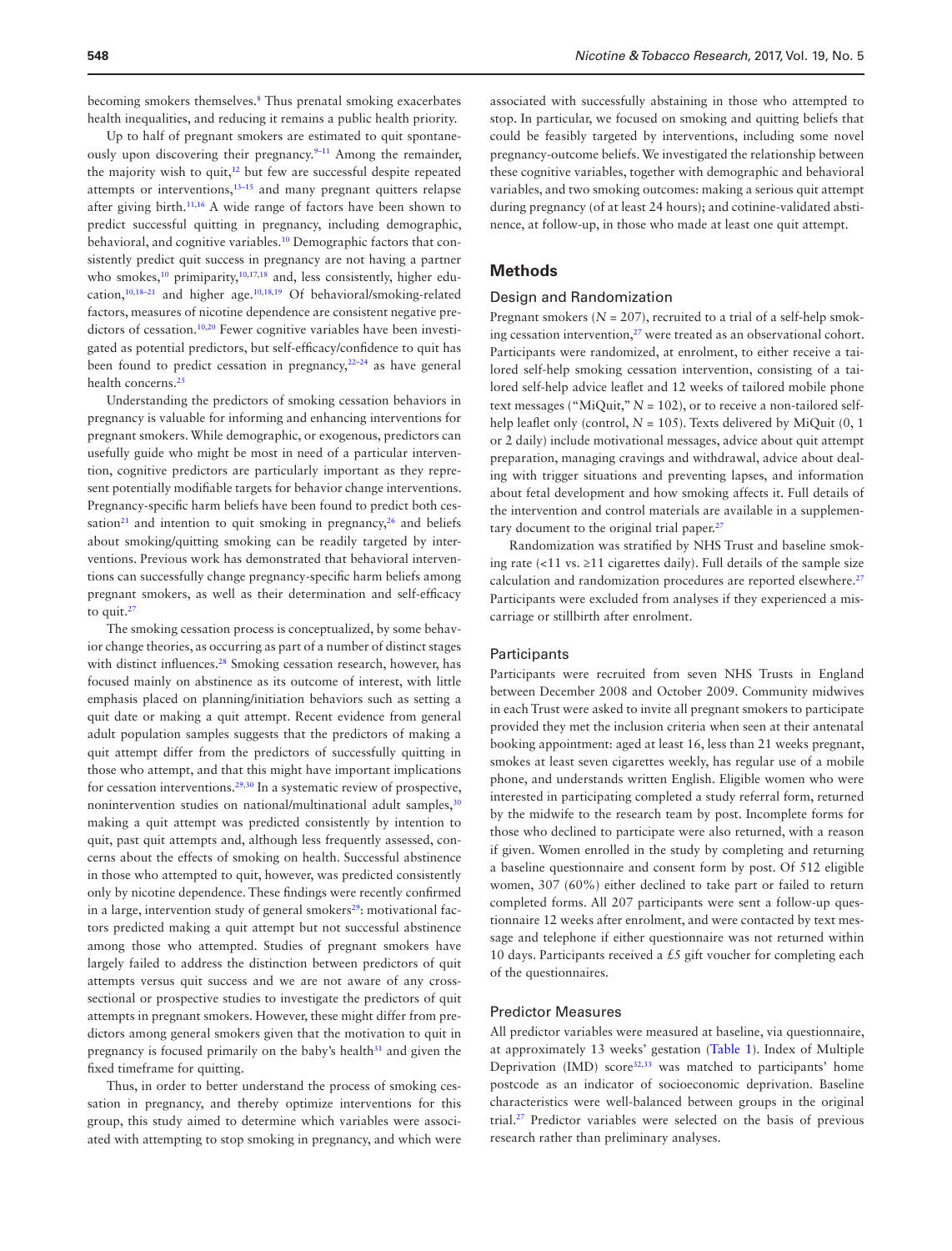<span id="page-2-0"></span>

|                                                             | Present at follow-up<br>$(N = 175)$ |               | Lost to follow-up<br>$(N = 23)$ |               |                                |
|-------------------------------------------------------------|-------------------------------------|---------------|---------------------------------|---------------|--------------------------------|
|                                                             | Count                               | $\frac{0}{0}$ | Count                           | $\%$          | Group difference? <sup>a</sup> |
| Intervention arm                                            |                                     |               |                                 |               |                                |
| MiQuit                                                      | 86                                  | 49.1          | 10                              | 43.5          |                                |
| Control                                                     | 89                                  | 50.9          | 13                              | 56.5          |                                |
| Demographics                                                |                                     |               |                                 |               |                                |
| IMD score <sup>b</sup> (mean, $SD$ )                        |                                     | 21.00 (15.30) |                                 | 22.94 (18.61) |                                |
| Age group                                                   |                                     |               |                                 |               |                                |
| Under 20                                                    | 25                                  | 14.3          | 6                               | 26.1          |                                |
| $20 - 29$                                                   | 97                                  | 55.4          | 11                              | 47.8          |                                |
| $30 - 39$                                                   | 47                                  | 26.9          | 6                               | 26.1          |                                |
| $\geq 40$                                                   | 6                                   | 3.4           | $\Omega$                        | 0.0           |                                |
| Has a partner who smokes                                    |                                     |               |                                 |               |                                |
| Yes                                                         | 117                                 | 66.9          | 15                              | 65.2          |                                |
| No                                                          | 58                                  | 33.1          | 8                               | 34.8          |                                |
| Smoking/quitting behaviors                                  |                                     |               |                                 |               |                                |
| Nicotine dependence category <sup>c</sup>                   |                                     |               |                                 |               |                                |
| Low                                                         | 56                                  | 32.0          | 6                               | 26.1          |                                |
| Medium                                                      | 74                                  | 42.3          | 10                              | 43.5          |                                |
| High                                                        | 45                                  | 25.7          | 7                               | 30.4          |                                |
| Longest quit attempt prior to baseline                      |                                     |               |                                 |               |                                |
| Not attempted                                               | 24                                  | 13.7          | $\overline{7}$                  | 30.4          |                                |
| Less than 2 wk                                              | 52                                  | 29.7          | $\overline{4}$                  | 17.4          |                                |
| $2-5$ wk                                                    | 30                                  | 17.1          | 5                               | 21.7          |                                |
| $6-11$ wk                                                   | 17                                  | 9.7           | $\overline{2}$                  | 8.7           |                                |
| 12 wk or more                                               | 52                                  | 29.7          | 5                               | 21.7          |                                |
| Smoked in a previous pregnancy                              |                                     |               |                                 |               |                                |
| Yes                                                         | 93                                  | 53.4          | 9                               | 39.1          |                                |
| No                                                          | 81                                  | 46.6          | 14                              | 60.9          |                                |
| Smoking/quitting beliefs                                    |                                     |               |                                 |               |                                |
| Intention to quit                                           |                                     |               |                                 |               | $p = .02$                      |
| Not seriously planning to quit                              | 16                                  | 9.2           | $\mathbf{1}$                    | 4.3           |                                |
| Within the next 3 mo                                        | 48                                  | 27.6          | 3                               | 13.0          |                                |
| Within the next 30 d                                        | 62                                  | 35.6          | $\overline{7}$                  | 30.4          |                                |
| Within the next 2 wk                                        | 48                                  | 27.6          | 12                              | 52.2          |                                |
| Nonsmoker identity (mean, SD)                               |                                     | 3.11(1.06)    |                                 | 3.26(1.18)    |                                |
| Perceived social support (mean, SD)                         |                                     | 3.20(1.29)    |                                 | 3.65(1.30)    |                                |
| Harm to baby beliefs (mean, SD)                             |                                     | 4.11(1.07)    |                                 | 4.26(1.14)    |                                |
| Cutting down beliefs (mean, SD)                             |                                     | 3.68(1.11)    |                                 | 3.52(1.16)    |                                |
| Easier delivery beliefs (mean, SD)                          | 1.72(1.12)                          |               | 1.87(1.14)                      |               |                                |
| Determination to quit for remainder of pregnancy (mean, SD) | 3.94(0.99)                          |               | 4.39(0.94)                      |               | $p = .04$                      |
| Self-efficacy score (mean, SD)                              |                                     | 2.68(0.82)    |                                 | 2.75(0.83)    |                                |
| Interested in receiving risk information                    |                                     |               |                                 |               | $p = .04$                      |
| Yes                                                         | 123                                 | 70.3          | 20                              | 90.9          |                                |
| No                                                          | 52                                  | 29.7          | $\mathfrak{2}$                  | 9.1           |                                |

HSI = Heaviness of Smoking Index; IMD = Index of Multiple Deprivation.

a Tested using chi-squared test (percentages) or *t* test (means), two-tailed.

b IMD in England covers domains of income, employment, health, education, crime, access to services and living environment. The score refers to the proportion of people in the neighborhood who are classed as deprived[.32](#page-6-27)

Nicotine dependence was categorized using an adapted HSI,<sup>[27](#page-6-22),34</sup> combining the score of two items: cigarettes per day  $(1-5 = \text{score of } 0, 6-10 = 1, 11-20 = 2,$  $21-30 = 3$ ,  $>30 = 4$ ) and time to first cigarette after waking  $(>2h = 0, 1-2h = 1, 31-59$  min = 2,  $\le 30$  min = 3). A combined score of 0-2 = low dependence,  $3-4$  = medium dependence,  $5-7$  = high dependence.

Demographic predictors modelled were Index of Multiple Deprivation score, age group, and having a partner who smokes.

Smoking and quitting behaviors modelled were nicotine dependence, quit attempt history, and having smoked in a previous preg-nancy. An adapted Heaviness of Smoking Index (HSI)<sup>[27](#page-6-22)[,34](#page-7-1)</sup> was used to class participants as low, medium or high nicotine dependence [\(Table 1\)](#page-2-0). Quit attempt history prior to baseline was modelled as both binary (any/no quit attempt) and linear (duration of longest attempt), as both have been found to predict a quit attempt in nonpregnant smokers[.30](#page-6-25)

Strength of intention to quit smoking was defined by if and when participants seriously planned to quit ("not seriously planning to quit," "within the next 3 months," "within the next 30 days," "within the next 2 weeks").<sup>28</sup> Other smoking and quitting belief items were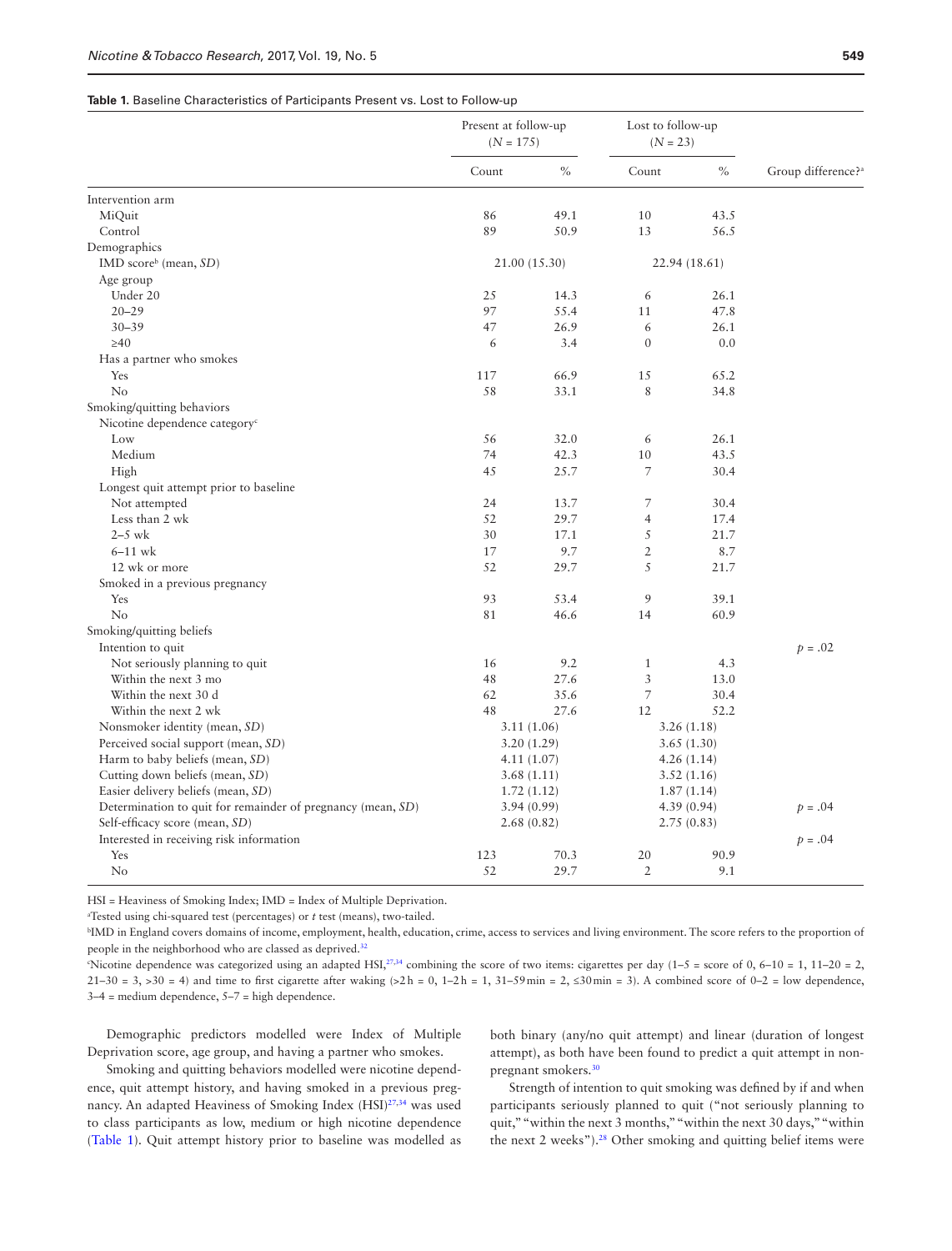measured on a five-point scale from "not at all" (1) to "extremely" (5). Smoking belief items, included as individual predictors, assessed nonsmoker identity ("I can see myself as a nonsmoker"), perceived social support ("Do you have support from your family and friends to help you quit?"), and health-related evaluations of smoking in pregnancy, both positive and negative ("Smoking during pregnancy can cause serious harm to my baby," "Cutting down would greatly reduce the health risks of smoking in pregnancy," "Having a lower birth weight baby will make delivery easier"). Quitting belief predictors were determination to quit for the remainder of the pregnancy, and a combined self-efficacy scale ( $\alpha$  = 0.81) score.<sup>27</sup> The latter was the average of four items measuring confidence to avoid smoking: one for the remainder of the pregnancy, and three in different types of tempting situation (after a meal, with other smokers, when anxious or stressed). Participants were also asked (yes/no) if they would be interested in receiving detailed risk information about the effects of smoking in pregnancy. The theoretical basis for these measures is

#### Outcome Measures

paper.[27](#page-6-22)

At 12-week follow-up (around 25 weeks' gestation), participants were sent a further questionnaire to assess their current smoking status and number of quit attempts since baseline (defined as lasting at least 24 hours). Two dichotomous variables formed the outcome measures: having made at least one quit attempt in the 3-month period since baseline (self-reported), and, for those who reported at least one quit attempt, 7-day point prevalence abstinence at the 12-week follow-up point (biochemically-validated). Biochemical validation was carried out, for those self-reporting abstinence, using cotinine assessment from saliva samples sent by post, with a cut-off value of 13 ng/ml.<sup>[35](#page-7-2)</sup> Six participants reported abstinence from smoking but reported making no quit attempt. As in other studies, $30$  these were reclassified as attempters.

described in a supplementary document to the original MiQuit trial

#### Data Analysis and Attrition

Analyses were undertaken in IBM SPSS v22, with an alpha level of *p* < .05 (two-tailed) for all statistical tests. Following similar procedures to studies included in the Vangeli et al. review,<sup>30</sup> and due to relatively low attrition, we used complete case main analyses for both outcomes. Nine participants (4%) were excluded from all analyses due to miscarriage/stillbirth. A further 23 participants (11%) were lost to follow-up, leaving 175 complete cases (85%) for the quit attempt main analyses. Predictor measures were compared statistically between those lost to follow-up and those with complete outcome data ([Table 1\)](#page-2-0). Main analyses for the abstinence outcome were restricted to participants who made a quit attempt  $(N = 148)$ . A further 12 participants were excluded due to not returning a viable saliva sample, leaving 136 cases with complete outcome data.

Sensitivity analyses were carried out assuming the likeliest behavioral outcomes for participants lost to follow up or validation. Sensitivity analyses for the quit attempt outcome assumed that those lost to follow-up had made a quit attempt, given that it occurred in the majority of trial participants.<sup>27</sup> Sensitivity analyses for the abstinence outcome assumed that those lost to follow-up or validation had made a quit attempt but, in line with the Russell Standard for evaluating cessation interventions,<sup>[36](#page-7-3)</sup> were still smoking.

Binary logistic regression was used to determine significant predictors of: (1) making a quit attempt; (2) cotinine-validated

abstinence in those who made a quit attempt. The same set of predictors was used in both analyses. Results are presented as odds ratios (*OR*s), with 95% confidence intervals (CIs). A univariate analysis was carried out for each predictor variable. Following collinearity checks, any predictors where  $p < 0.1$  in univariate analyses were entered, simultaneously, into a multivariate regression model controlling for trial arm to assess their unique contribution in predicting the outcome. We also tested for interactions between trial arm and any predictors found to be significant in the multivariate models to check for any differences in the predictive relationships between the two treatment groups. A range of regression diagnostics were carried out to check for outliers and influential data points (leverage, DfBeta and Cook's distance).

#### **Results**

#### Participant Characteristics

Participants included in analyses (*N* = 175) were 13.0 (*SD* 3.3) weeks' gestation at baseline. All were of white ethnicity and 58% already had children. Thirty percent of participants reported smoking five or fewer cigarettes daily at baseline (compared to 4% prepregnancy), and 31% reported smoking more than 10 cigarettes daily (compared to 81% pre-pregnancy). [Table 1](#page-2-0) shows distributions of the predictor variables, both for participants present and for those lost to follow up. Those lost to follow-up were intending to quit smoking sooner  $(\chi^2(1) = 5.4, p = .02)$ , had higher determination to quit for the remainder of their pregnancy  $(t(196) = 2.1, p = .04)$ , and were more likely to be interested in receiving risk information  $(\chi^2(1) = 4.2, p = .04)$ . No other measure differed between those present or missing, nor did attrition rates differ by trial arm. Over 50% of participants had smoked in a previous pregnancy. Determination to quit for the remainder of the pregnancy was high, and harm to baby beliefs received high endorsement, but only 63% intended to quit smoking within the next month.

#### Outcome Event Rates

At follow-up, 148 participants (85%) had made a quit attempt in the 3 months since baseline. Of 42 participants who self-reported abstinence, 20 were biochemically confirmed as abstinent (14% of those who made a quit attempt, 11% of all participants at follow up). Ten had cotinine levels above the cut value, and were classified as smokers, and 12 did not return a valid sample, and were excluded. Smoking outcomes did not differ significantly by trial arm.

#### Predictors of Making a Quit Attempt

[Table 2](#page-4-0) shows the effect of each predictor variable, in univariate and multivariate models, on each of the outcome variables. In the univariate models, five variables were significant predictors of making a quit attempt. Four of these were belief variables: intention to quit (*OR* = 2.66 [95% CI 1.61–4.37], *p* < .001); determination to quit for the remainder of the pregnancy  $(OR = 2.07 [1.40-3.08], p < .001)$ ; self-efficacy to quit  $(OR = 1.79$  [1.05–3.05],  $p = .032$ ); and nonsmoker identity (*OR* = 1.67 [1.08–2.59], *p* = .021). One behavioral variable, having smoked in a previous pregnancy (*OR* = 0.35 [0.14– 0.87],  $p = 0.023$ ), negatively predicted making a quit attempt. In addition to the significant predictors above, harm to baby beliefs, cutting down beliefs, and having a partner who smokes (*p* < .1) were entered into the multivariate model controlling for trial arm. In the multivariate model, intention to quit was the only independent predictor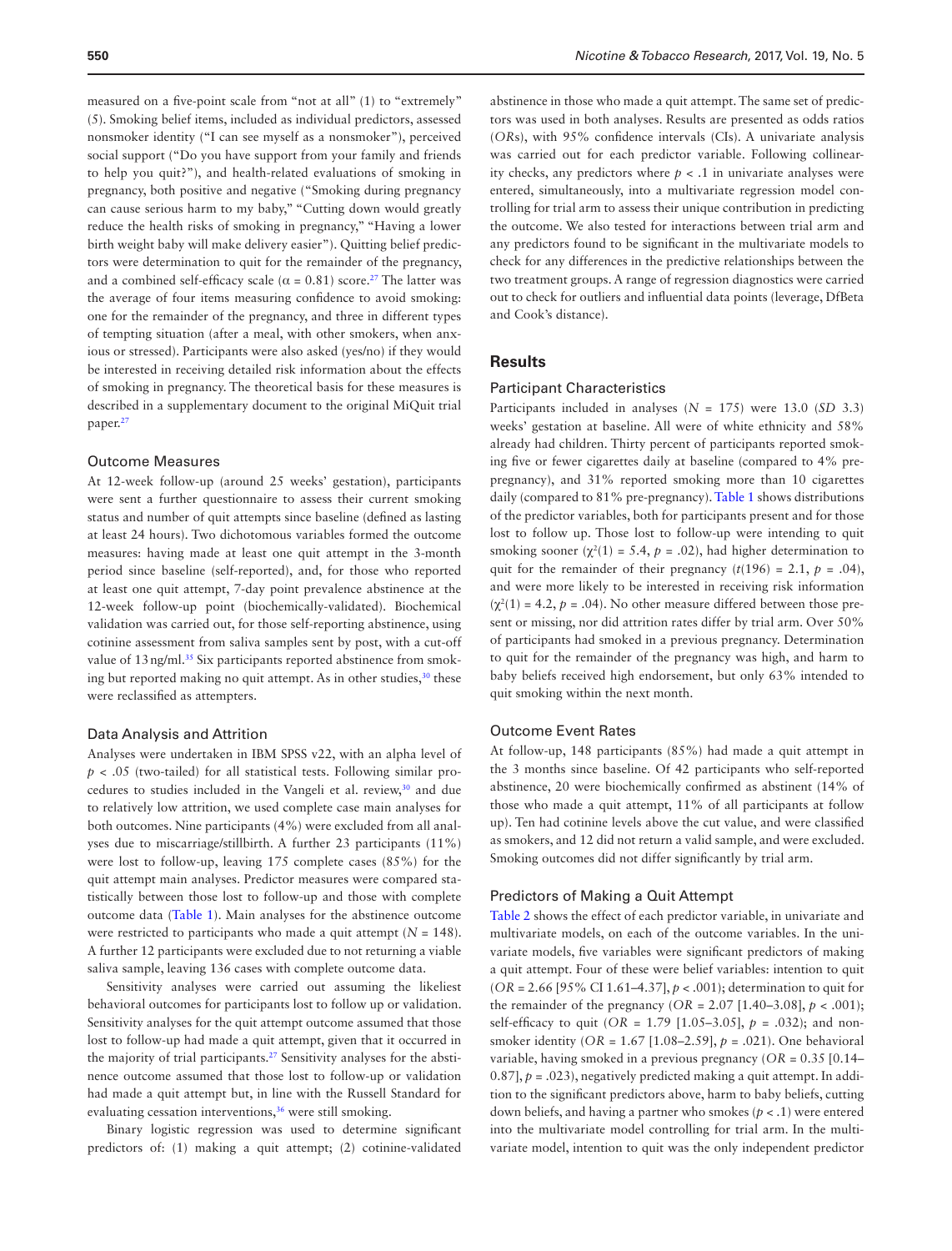<span id="page-4-0"></span>

|  |  | Table 2. Predictors of Making a Quit Attempt and Predictors of Validated Abstinence in Pregnant Smokers |
|--|--|---------------------------------------------------------------------------------------------------------|
|--|--|---------------------------------------------------------------------------------------------------------|

|                                                 | Quit attempt (event rate = $148$ of $175$ ) |                                        | Validated abstinence (event rate = 20 of 136) |                                        |  |
|-------------------------------------------------|---------------------------------------------|----------------------------------------|-----------------------------------------------|----------------------------------------|--|
|                                                 | Univariate OR<br>$(95\% \text{ CI})$        | Multivariate OR<br>$(95\% \text{ CI})$ | Univariate OR<br>$(95\% \text{ CI})$          | Multivariate OR<br>$(95\% \text{ CI})$ |  |
| MiQuit arm                                      | $1.49(0.65 - 3.44)$                         | $1.88(0.70 - 5.10)$                    | $1.55(0.59 - 4.08)$                           | $2.36(0.81 - 6.93)$                    |  |
| Demographics                                    |                                             |                                        |                                               |                                        |  |
| <b>IMD</b> score                                | $0.99(0.97 - 1.02)$                         |                                        | $1.01(0.98 - 1.04)$                           |                                        |  |
| Age group                                       | $1.02(0.58 - 1.81)$                         |                                        | $0.49(0.24 - 1.00)^*$                         | $0.50(0.23 - 1.07)$                    |  |
| Has a partner who smokes                        | $2.13(0.93 - 4.89)^*$                       | $2.57(0.96 - 6.88)$                    | $0.50(0.19 - 1.34)$                           |                                        |  |
| Smoking/quitting behaviors                      |                                             |                                        |                                               |                                        |  |
| Nicotine dependence (higher $=$ more            | $0.81(0.47-1.40)$                           |                                        | $0.27(0.12 - 0.62)$ ***                       | $0.25(0.10-0.60)$ ***                  |  |
| dependent)                                      |                                             |                                        |                                               |                                        |  |
| Any quit attempt prior to baseline              | $1.32(0.37 - 4.79)$                         |                                        | $0.65(0.14-3.05)$                             |                                        |  |
| Duration of longest quit attempt prior to       | $0.96(0.73 - 1.28)$                         |                                        | $1.04(0.75 - 1.45)$                           |                                        |  |
| baseline                                        |                                             |                                        |                                               |                                        |  |
| Smoked in a previous pregnancy                  | $0.35(0.14 - 0.87)$ **                      | $0.47(0.17-1.36)$                      | $0.54(0.20 - 1.48)$                           |                                        |  |
| Smoking/quitting beliefs                        |                                             |                                        |                                               |                                        |  |
| Intention to quit (higher = stronger intention) | $2.66(1.61 - 4.37)$ ****                    | $2.41(1.19 - 4.87)$ **                 | $0.64(0.38-1.08)^*$                           | $0.59(0.32 - 1.10)$                    |  |
| Nonsmoker identity                              | $1.67(1.08 - 2.59)$ **                      | $1.30(0.77 - 2.20)$                    | $1.17(0.74 - 1.84)$                           |                                        |  |
| Perceived social support                        | $1.12(0.82 - 1.55)$                         |                                        | $0.97(0.66 - 1.42)$                           |                                        |  |
| Harm to baby beliefs                            | $1.38(0.96 - 1.97)^*$                       | $0.76(0.44 - 1.30)$                    | $1.13(0.71 - 1.79)$                           |                                        |  |
| Cutting down beliefs                            | $1.38(0.96 - 1.98)^*$                       | $1.16(0.76 - 1.78)$                    | $0.92(0.60 - 1.41)$                           |                                        |  |
| Easier delivery beliefs                         | $1.05(0.72 - 1.54)$                         |                                        | $0.94(0.61 - 1.46)$                           |                                        |  |
| Determination to quit for remainder of          | $2.07(1.40-3.08)$ ****                      | $1.38(0.71 - 2.65)$                    | $1.08(0.64 - 1.85)$                           |                                        |  |
| pregnancy                                       |                                             |                                        |                                               |                                        |  |
| Self-efficacy score                             | $1.79(1.05-3.05)$ **                        | $0.81(0.39 - 1.70)$                    | $1.14(0.62 - 2.12)$                           |                                        |  |
| Interested in receiving risk information        | $0.67(0.29 - 1.59)$                         |                                        | $1.68(0.63 - 4.47)$                           |                                        |  |

CI = confidence interval; IMD = Index of Multiple Deprivation; *OR* = odds ratio.

\**p* < .1 (entry criterion for multivariate model); \*\**p* < .05; \*\*\**p* < .01; \*\*\*\**p* < .001.

of making a quit attempt (*OR* = 2.41 [1.19–4.87], *p* = .014). No significant interaction was found between trial arm and intention to quit. Collinearity between predictor variables was low, and regression diagnostics were satisfactory.

#### Predictors of Validated Abstinence

In the univariate models, the only significant predictor of cotininevalidated abstinence in those who made a quit attempt was baseline nicotine dependence ( $OR = 0.27$  [0.12–0.62],  $p = .002$ ). Two further variables were included in the multivariate model controlling for trial arm: intention to quit and age group  $(p < .1)$ . In the multivariate model, nicotine dependence was the only independent predictor of abstinence ( $OR = 0.25$  [0.10–0.60],  $p = .002$ ) and this did not interact with trial arm. Again, collinearity between predictors was low and regression diagnostics satisfactory.

#### Sensitivity Analyses

Sensitivity analyses for the quit attempt outcome, where participants lost to follow-up  $(N = 23)$  were included and assumed to have made a quit attempt, resulted in the exclusion of cutting down beliefs from the multivariate model  $(p > 0.1)$ , but had otherwise negligible effects on either the univariate or multivariate model results. Sensitivity analyses for the abstinence outcome, where those lost to follow-up  $(N = 23)$  or to validation  $(N = 12)$  were assumed to have made a quit attempt but still be smoking, resulted in intention to quit becoming a significant negative predictor of abstinence in both the univariate (*OR* = 0.59 [0.35–0.99],  $p = .044$ ) and multivariate models  $(OR = 0.55 [0.31-1.00], p = .048).$ 

#### **Discussion**

#### Summary of Main Results

This is the first study, to our knowledge, to separate the predictors of quit attempts in pregnancy from the predictors of achieving abstinence in those who make a quit attempt. The findings indicate that, among pregnant smokers, different factors predict each of these behaviors. Cognitive factors, particularly those relating to motivation to quit, were predictive of attempts to quit smoking, whereas only nicotine dependence predicted abstinence in those who made at least one quit attempt. This corresponds with previous research on general adult smoker populations, $29,30$  $29,30$  which concludes that motivational factors are important to initiating a quit attempt, but dependence is the major obstacle to maintaining abstinence in those who attempt to quit.

Intention and determination to quit emerged as strong univariate predictors of making a quit attempt in our cohort. These variables were high in our cohort, as might be expected, with only a minority not seriously planning to quit (9%), and a high proportion (85%) made a quit attempt in comparison to rates of 20% to 60% reported in studies of nonpregnant smokers<sup>[29](#page-6-24),30</sup> As with nonpregnant smokers, however, and despite their high determination and intention to quit, these variables did not predict successful abstinence among attempters. Our study therefore indicates that motivation is likely to be important in initiating a quit attempt in pregnancy, but not in maintaining abstinence. One reason postulated for why motivation does not predict abstinence among general smokers is that those who are highly motivated to quit may also be more nicotine dependent,<sup>37</sup> but this was not supported by our data as, during assessments of collinearity, nicotine dependence and motivation were not related.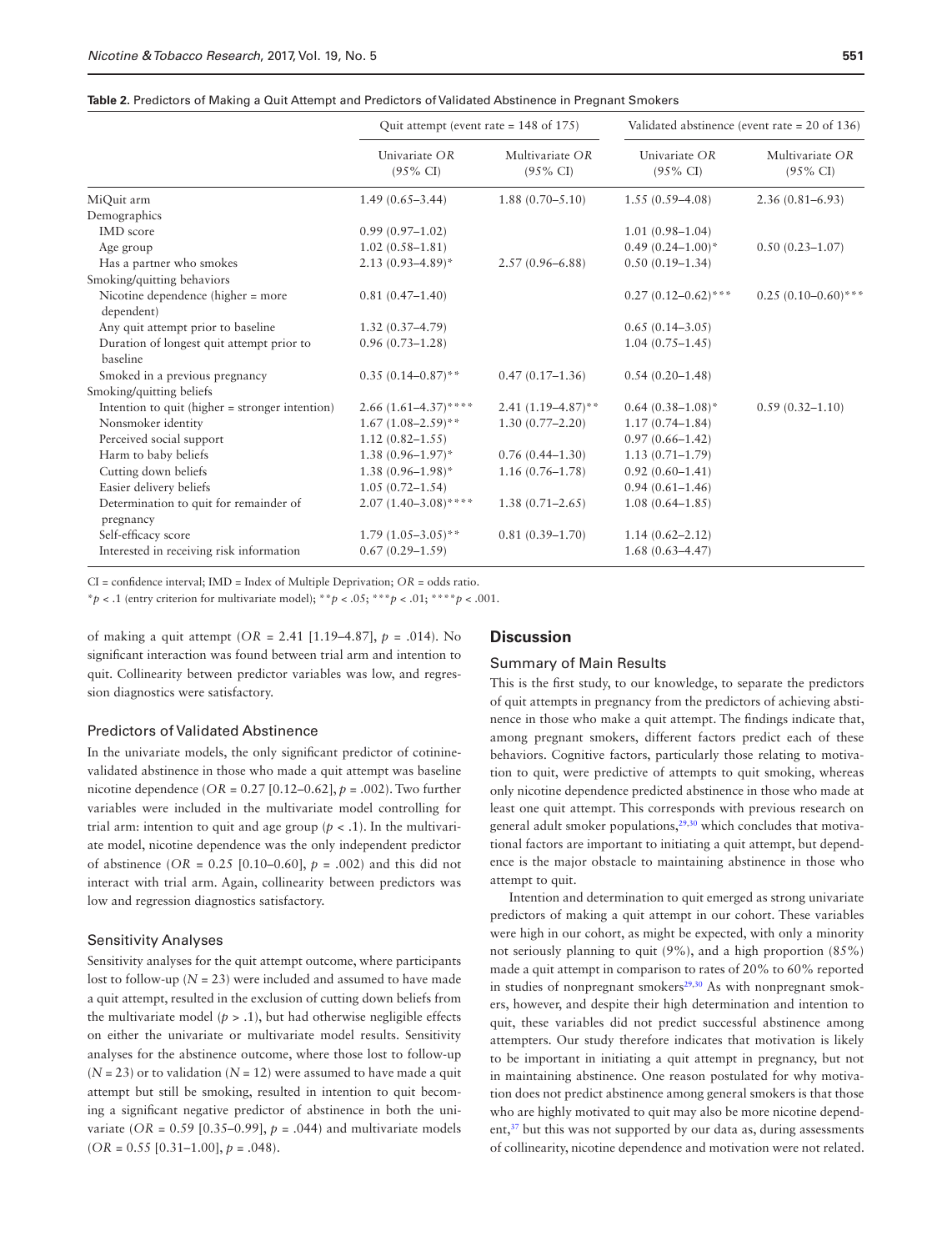An alternative suggestion for explaining why motivation does not predict abstinence is that high motivation could actually hinder abstinence; those with high motivation to quit believe that this will be sufficient for success, making them less likely to use cessation support such as Nicotine Replacement Therapy.<sup>37</sup> In support of a negative influence of motivation on cessation success, it is noteworthy that our participants lost to follow-up had higher intention to quit, with 52% intending to quit within the next 2 weeks. When included in analyses under the standard assumption that missing intervention participants are still smoking (which recent evidence suggests is likely to be valid),<sup>38</sup> intention to quit negatively predicted abstinence, although more weakly than dependence. Motivational factors may therefore be insufficient, or even potentially counter-productive, to promote abstinence in the face of cravings and other nicotine withdrawal symptoms likely to be experienced by many women in the early stages of a quit attempt.

Having smoked in a previous pregnancy was a significant negative predictor of making a quit attempt in this cohort. Women who had smoked in a previous pregnancy (the majority of those who were not primiparous) had around one-third the odds of attempting to quit than women who had not. Qualitative research has highlighted that smoking in a previous pregnancy, yet delivering a seemingly-healthy baby, can pose a significant barrier to quitting because it allows women to challenge the health risks of smoking to the fetus.<sup>[39](#page-7-6),40</sup> While pregnancy-specific harm beliefs were largely endorsed by the women in our sample, research shows that harm beliefs can be downplayed in pregnant smokers under certain circumstances, or the risks seen as less personal.<sup>39,40</sup> A lack of understanding of the exact mechanism of damage to the fetus has also been highlighted as a barrier to quitting among pregnant smokers, despite their acceptance of the risks.<sup>40</sup> Challenging pregnant smokers' misconceptions about harms may therefore be beneficial, particularly to women who have smoked in a previous pregnancy.

Nicotine dependence emerged as the only significant predictor of cessation success among pregnant smokers who made a quit attempt. It was unrelated to the probability of making a quit attempt in our cohort, however, suggesting that even highly dependent smokers can be facilitated to initiate a quit attempt in pregnancy given the motivation to do so. The importance of nicotine dependence to quit attempt failure is very well documented, both in pregnancy<sup>10</sup> and outside of pregnancy.[29,](#page-6-24)[30](#page-6-25) Most pregnant smokers try to quit on their own, without professional support,<sup>[41](#page-7-8)</sup> and it seems likely that the more nicotine dependent will require extra help to succeed once they begin a quit attempt.

#### Implications for Smoking Cessation Interventions

The variables identified in this study as predictive of making a quit attempt in pregnancy are largely cognitive in nature, and thus useful targets for interventions. Our results indicate that interventions should tackle the smoking cessation process in pregnancy as, at least, a two-stage process. Regardless of nicotine dependence level, the quitting motivation of pregnant women who continue to smoke should be targeted with the aim of increasing their likelihood of making a quit attempt. Our results, and those of previous research,<sup>[27](#page-6-22)</sup> lead us to expect that targeting the smoking and quitting beliefs of pregnant smokers could prompt a higher proportion to initiate a quit attempt by increasing their motivation and self-efficacy to quit. Specifically challenging the risk perceptions of women who have smoked in a previous pregnancy also appears warranted.

Once women are engaged in quitting, however, the aim of an intervention becomes the maintenance of abstinence, and our results indicate that motivational factors are less important here than level of nicotine dependence. Interventions supporting pregnant women after initiation of a quit attempt, therefore, may do better to focus their efforts not on quitting motivation, but on the monitoring and management of withdrawal symptoms, and on avoiding and coping with relapse situations. In more dependent smokers, interventions that include the management of nicotine withdrawal, for example, Nicotine Replacement Therapy, are likely to be most important.

A recent study in an antenatal setting illustrates how smoking cessation rates can be improved by motivating pregnant smokers to make a quit attempt that utilizes the support of NHS Stop Smoking Services,<sup>[42](#page-7-9)</sup> which includes pharmacotherapy to manage nicotine withdrawal. Stop Smoking Services support is accessed by a minority of pregnant smokers, despite a reported short-term success rate of 45% among those who do[.41](#page-7-8) Carbon monoxide screening of pregnant women at their antenatal booking appointment, and an opt-out referral system, more than doubled the numbers who then engaged with Stop Smoking Services by setting a quit date, compared to a previous opt-in system, and a qualitative study of the same women found they viewed the carbon monoxide screening as valuable in increasing their quitting motivation[.43](#page-7-10) Over 75% of pregnant smokers who set a quit date with Stop Smoking Services via the opt-out system reported abstinence 4 weeks later, similar to the previous opt-in proportion,<sup>[42](#page-7-9)</sup> suggesting that motivating more pregnant smokers to make a supported quit attempt would be worthwhile in terms of cessation rates.

#### Strengths and Weaknesses

This study is the first to investigate the predictors of quit attempts in pregnancy separately from the predictors of abstinence among attempters. It is also the first to investigate a broad range of cognitive, behavioral and demographic predictors of quit attempts in pregnancy, including some novel, pregnancy-outcome beliefs. We used a biochemically-validated abstinence measure and achieved low attrition rates.

Limitations of this study include the relatively small sample size and, consequently, power to detect only relatively strong predictive relationships, particularly for the validated abstinence outcome. Although our results are in agreement with those from much larger studies on general smoker populations, it is possible that further independent predictors would have emerged given a larger sample, such as having a partner who smokes on the quit attempt outcome, or lower age, as well as lower quit intention, on successful abstinence. Biochemically-validated abstinence rates were low but we favored these for their high validity compared to self-report, and we have identified potential predictors of validated abstinence among pregnant smokers who make a quit attempt for future investigation. It is also possible that we failed to include unknown, important predictor variables, but we aimed to include all those identified as consistent predictors in previous research, or a similar proxy, as well as novel, pregnancy-specific beliefs. Given that our cohort was from an intervention study where 60% of those eligible declined to take part, baseline motivation to quit might have been higher than among pregnant smokers in general. However, the proportion who planned to quit within the next month (63%) was similar to that found among pregnant smokers surveyed in England shortly after their first antenatal booking visit  $(70\%),$ <sup>12</sup> so our sample is likely to be fairly representative of the population in terms of quit motivation.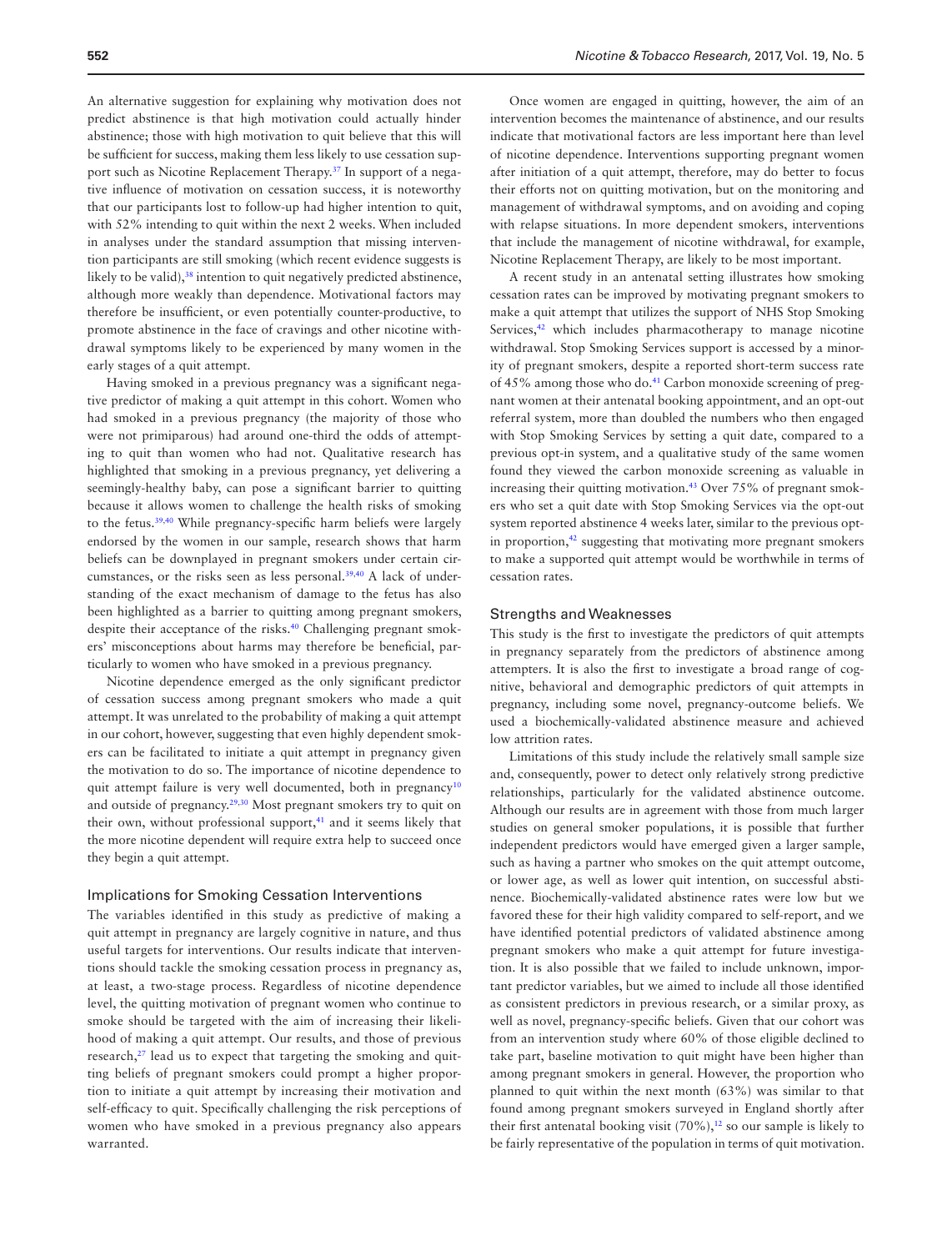We also used only a single-point outcome measure, taken at around 6 months' gestation, and it is not known whether participants relapsed after giving birth. However, it is likely that different factors, again, predict maintaining abstinence after delivery[.16](#page-6-12)

#### **Conclusions**

In pregnant smokers, the predictors of making a quit attempt differ from the predictors of maintaining abstinence in those who try to quit. As in general smokers, cognitive variables, notably intention and determination to quit, predict making a quit attempt during pregnancy but do not predict successful abstinence among attempters, where nicotine dependence dominates. Interventions could utilize these findings by targeting motivation to quit while pregnant women are continuing to smoke, but focusing on coping with withdrawal once they are engaged in quitting.

#### **Funding**

This work was supported by Cancer Research UK (CR-UK) (grant number C1345/A5809), and by a Society for the Study of Addiction (SSA) Fellowship.

#### **Declaration of Interests**

*None declared.*

#### **Acknowledgments**

We are very grateful to the 187 midwives who helped to identify potential participants for the study, and to their managers for their support.

#### **References**

- <span id="page-6-0"></span>1. Cnattingius S. The epidemiology of smoking during pregnancy: smoking prevalence, maternal characteristics, and pregnancy outcomes. *Nicotine Tob Res*. 2004;6(suppl 2):S125–S140.
- <span id="page-6-1"></span>2. Högberg L, Cnattingius S. The influence of maternal smoking habits on the risk of subsequent stillbirth: is there a causal relation? *BJOG-Int J Obstet Gy* 2007;114(6):699–704.
- <span id="page-6-2"></span>3. Pineles BL, Park E, Samet JM. Systematic review and meta-analysis of miscarriage and maternal exposure to tobacco smoke during pregnancy. *Am J Epidemiol*. 2014;179(7):807–823.
- <span id="page-6-3"></span>4. Flenady V, Koopmans L, Middleton P, et al. Major risk factors for stillbirth in high-income countries: a systematic review and meta-analysis. *Lancet*. 2011;377(9774):1331–1340.
- <span id="page-6-4"></span>5. Moore E, Blatt K, Chen A, Van Hook J, DeFranco EA. Relationship of trimester-specific smoking patterns and risk of preterm birth. *Am J Obstet Gynecol*. 2016;215(1):109.e1–109.e6. doi:10.1016/j.ajog.2016.01.167
- <span id="page-6-5"></span>6. Health and Social Care Information Centre. Statistics on Women's Smoking Status at Time of Delivery: England, Quarter 3, October to December 2015. 2016. [www.hscic.gov.uk/catalogue/PUB20219](http://www.hscic.gov.uk/catalogue/PUB20219). Accessed June 1, 2016.
- <span id="page-6-6"></span>7. Health and Social Care Information Centre. The Infant Feeding Survey - UK 2010. 2012. [www.hscic.gov.uk/catalogue/PUB08694](http://www.hscic.gov.uk/catalogue/PUB08694). Accessed June 1, 2016.
- <span id="page-6-7"></span>8. Weden MM, Miles JN. Intergenerational relationships between the smoking patterns of a population-representative sample of US mothers and the smoking trajectories of their children. *Am J Public Health*. 2012;102(4):723–731.
- <span id="page-6-8"></span>9. Owen L, Penn G. *Smoking and Pregnancy: A Survey of Knowledge Attitudes and Behaviour, 1992–1999*. London, UK: Health Development Agency; 1999.
- <span id="page-6-13"></span>10. Schneider S, Huy C, Schütz J, Diehl K. Smoking cessation during pregnancy: a systematic literature review. *Drug Alcohol Rev*. 2010;29(1):81–90.
- <span id="page-6-11"></span>11. Solomon LJ, Quinn VP. Spontaneous quitting: self-initiated smoking cessation in early pregnancy. *Nicotine Tob Res*. 2004;6(suppl 2):S203–S216.
- <span id="page-6-9"></span>12. Ussher M, West R, Hibbs N. A survey of pregnant smokers' interest in different types of smoking cessation support. *Patient Educ Couns*. 2004;54(1):67–72.
- <span id="page-6-10"></span>13. Lumley J, Chamberlain C, Dowswell T, Oliver S, Oakley L, Watson L. Interventions for promoting smoking cessation during pregnancy. *Cochrane Database Syst Rev*. 2009;3(3):CD001055.
- 14. Pickett KE, Rathouz PJ, Kasza K, Wakschlag LS, Wright R. Self-reported smoking, cotinine levels, and patterns of smoking in pregnancy. *Paediatr Perinat Epidemiol*. 2005;19(5):368–376.
- 15. Pickett KE, Wakschlag LS, Dai L, Leventhal BL. Fluctuations of maternal smoking during pregnancy. *Obstet Gynecol*. 2003;101(1):140–147.
- <span id="page-6-12"></span>16. Jones M, Lewis S, Parrott S, Wormall S, Coleman T. Re-starting smoking in the postpartum period after receiving a smoking cessation intervention: a systematic review. *Addiction*. 2016;111(6):981–990.
- <span id="page-6-14"></span>17. Graham H, Hawkins SS, Law C. Lifecourse influences on women's smoking before, during and after pregnancy. *Soc Sci Med*. 2010;70(4):582–587.
- <span id="page-6-15"></span>18. Krstev S, Marinković J, Simić S, Kocev N, Bondy SJ. Prevalence and predictors of smoking and quitting during pregnancy in Serbia: results of a nationally representative survey. *Int J Public Health*. 2012;57(6):875–883.
- <span id="page-6-16"></span>19. Higgins ST, Heil SH, Badger GJ, Skelly JM, Solomon LJ, Bernstein IM. Educational disadvantage and cigarette smoking during pregnancy. *Drug Alcohol Depend*. 2009;104(suppl 1):S100–S105.
- <span id="page-6-17"></span>20. Vaz LR, Leonardi-Bee J, Aveyard P, Cooper S, Grainge M, Coleman T. Factors associated with smoking cessation in early and late pregnancy in the smoking, nicotine, and pregnancy trial: a trial of nicotine replacement therapy. *Nicotine Tob Res*. 2014;16(4):381–389.
- <span id="page-6-20"></span>21. White TJ, Redner R, Skelly JM, Higgins ST. Examining educational attainment, prepregnancy smoking rate, and delay discounting as predictors of spontaneous quitting among pregnant smokers. *Exp Clin Psychopharmacol*. 2014;22(5):384–391.
- <span id="page-6-18"></span>22. de Vries H, Backbier E. Self-efficacy as an important determinant of quitting among pregnant women who smoke: the phi-pattern. *Prev Med*. 1994;23(2):167–174.
- 23. Ershoff DH, Quinn VP, Boyd NR, Stern J, Gregory M, Wirtschafter D. The Kaiser Permanente prenatal smoking-cessation trial: when more isn't better, what is enough? *Am J Prev Med*. 1999;17(3):161–168.
- 24. Woodby LL, Windsor RA, Snyder SW, Kohler CL, Diclemente CC. Predictors of smoking cessation during pregnancy. *Addiction*. 1999;94(2):283–292.
- <span id="page-6-19"></span>25. Crittenden KS, Manfredi C, Cho YI, Dolecek TA. Smoking cessation processes in low-SES women: the impact of time-varying pregnancy status, health care messages, stress, and health concerns. *Addict Behav*. 2007;32(7):1347–1366.
- <span id="page-6-21"></span>26. Ershoff DH, Solomon LJ, Dolan-Mullen P. Predictors of intentions to stop smoking early in prenatal care. *Tob Control*. 2000;9(suppl III):iii41–iii45.
- <span id="page-6-22"></span>27. Naughton F, Prevost AT, Gilbert H, Sutton S. Randomized controlled trial evaluation of a tailored leaflet and SMS text message self-help intervention for pregnant smokers (MiQuit). *Nicotine Tob Res*. 2012;14(5):569–577.
- <span id="page-6-23"></span>28. Borland R, Balmford J, Hunt D. The effectiveness of personally tailored computer-generated advice letters for smoking cessation. *Addiction*. 2004;99(3):369–377.
- <span id="page-6-24"></span>29. Kale D, Gilbert HM, Sutton S. Are predictors of making a quit attempt the same as predictors of 3-month abstinence from smoking? Findings from a sample of smokers recruited for a study of computer-tailored smoking cessation advice in primary care. *Addiction*. 2015;110(10):1653–1664.
- <span id="page-6-25"></span>30. Vangeli E, Stapleton J, Smit ES, Borland R, West R. Predictors of attempts to stop smoking and their success in adult general population samples: a systematic review. *Addiction*. 2011;106(12):2110–2121.
- <span id="page-6-26"></span>31. Curry SJ, McBride C, Grothaus L, Lando H, Pirie P. Motivation for smoking cessation among pregnant women. *Psychol Addict Behav*. 2001;15(2):126–132.
- <span id="page-6-27"></span>32. Department for Communities and Local Government. English Indices of Deprivation 2010. 2011. [www.gov.uk/government/statistics/english-indi](http://www.gov.uk/government/statistics/english-indices-of-deprivation-2010)[ces-of-deprivation-2010.](http://www.gov.uk/government/statistics/english-indices-of-deprivation-2010) Accessed June 1, 2016.